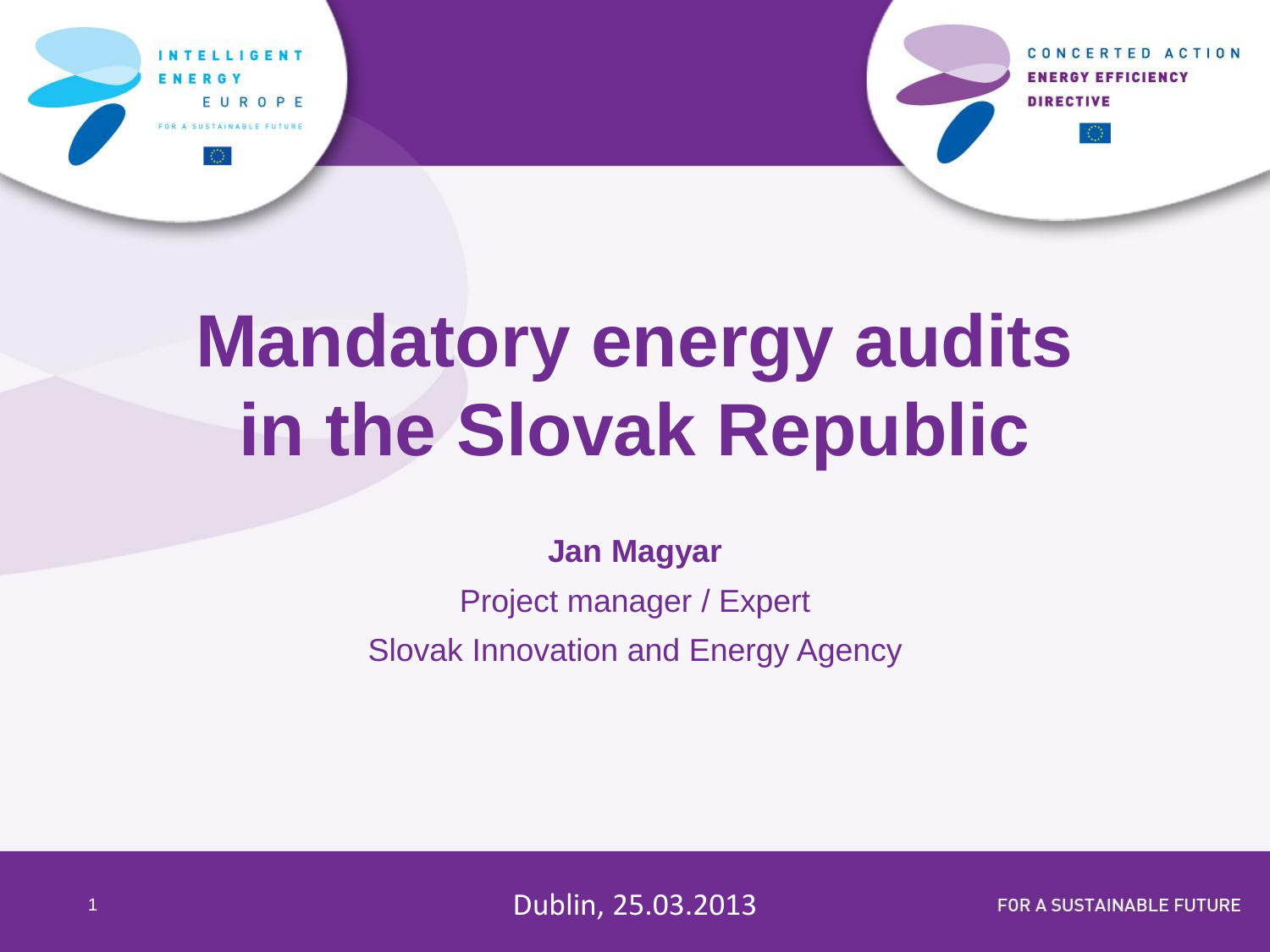

CONCERTED ACTION **ENERGY EFFICIENCY DIRECTIVE** 

- **Mandatory energy audits - scope**
- **Legal basis**
- **Training**
- **Reporting + QA**
- **Preliminary results + next steps**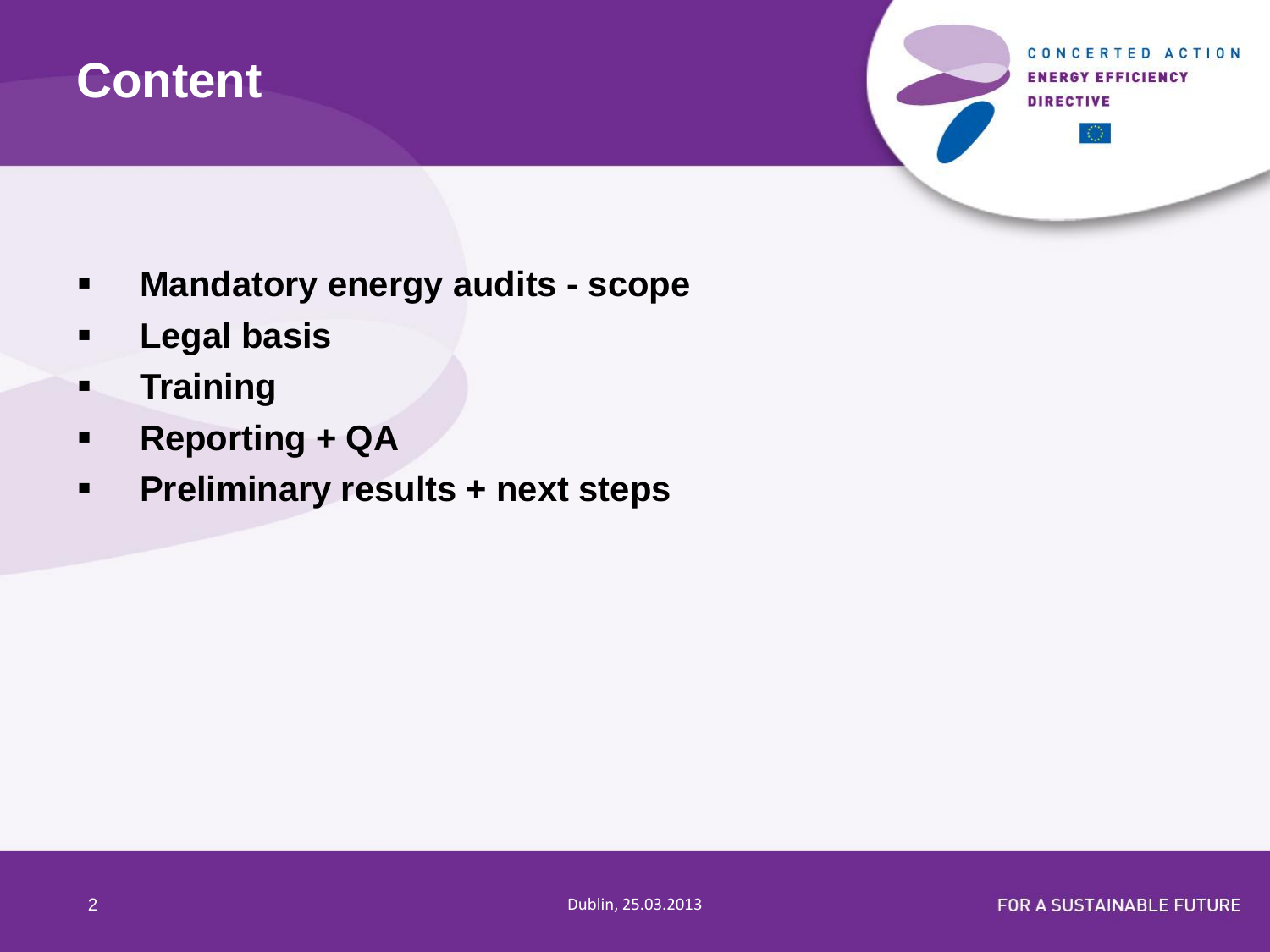## **Mandatory energy audits scope**

**GY EFFICIENCY** 

#### **EA – mandatory for industry and agriculture**

| <b>Customer</b>    | <b>Total yearly energy</b><br>consumption<br>(3-year average)<br>[MWh] | Date of first<br>evaluation |
|--------------------|------------------------------------------------------------------------|-----------------------------|
| <b>Industry</b>    | from 5 500 to 20 000<br>incl.                                          | to 31.12.2011               |
|                    | over 20 000                                                            | to 31.12.2013               |
| <b>Agriculture</b> | from 2 500 to 10 000<br>incl.                                          | to 31.12.2011               |
|                    | over 10 000                                                            | to 31.12.2013               |

**and then with 5 year periodicity or** 

**every 5 years from the date of putting facility into operation**

**- For other purposes possible on voluntary basis (district heating systems, buildings, public lighting, etc.)**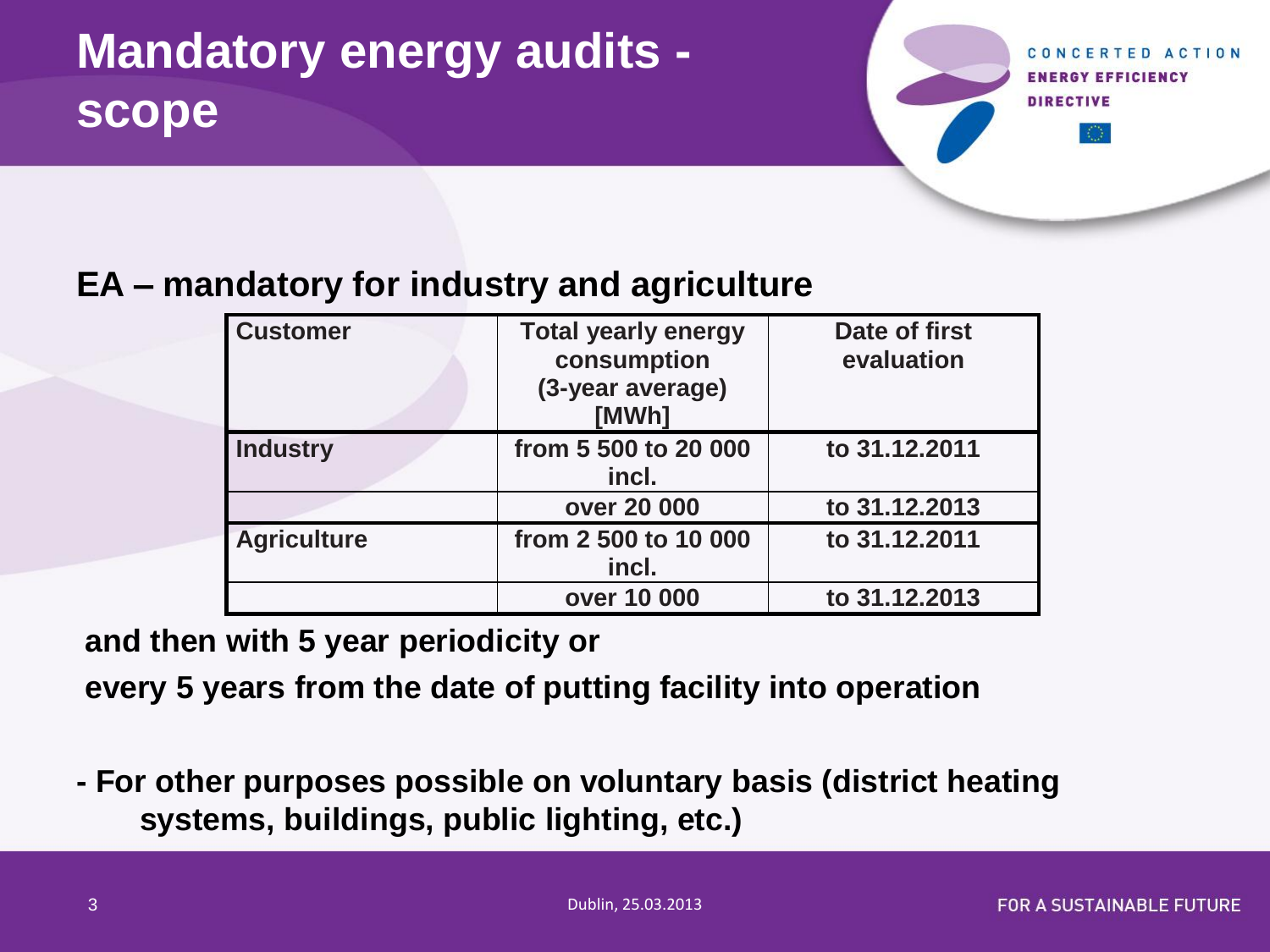#### **Legal basis**

CONCERTED ACTION **ENERGY EFFICIENCY DIRECTIVE** 

- **The Act No. 476/2008 Coll. on Energy Efficiency, entered into force on 01.09.2009.**
- **Decree of Ministry of Economy No. 429/2009 Coll. which defines energy audit approach, content of energy audit report and set of data for monitoring of energy efficiency. It entered into force on 01.01.2010. Energy audits in industry and agriculture shall be performed in accordance with this regulatory document.**
- **Decree of Ministry of Economy No. 587/2009 Coll. which defines content of the application for examination of professional competence to perform energy audit, the establishment and operation of the examination committee, the scope and process of the examination, evaluation method and a specimen of certificate of competency. It entered into force also on 01.01.2010.**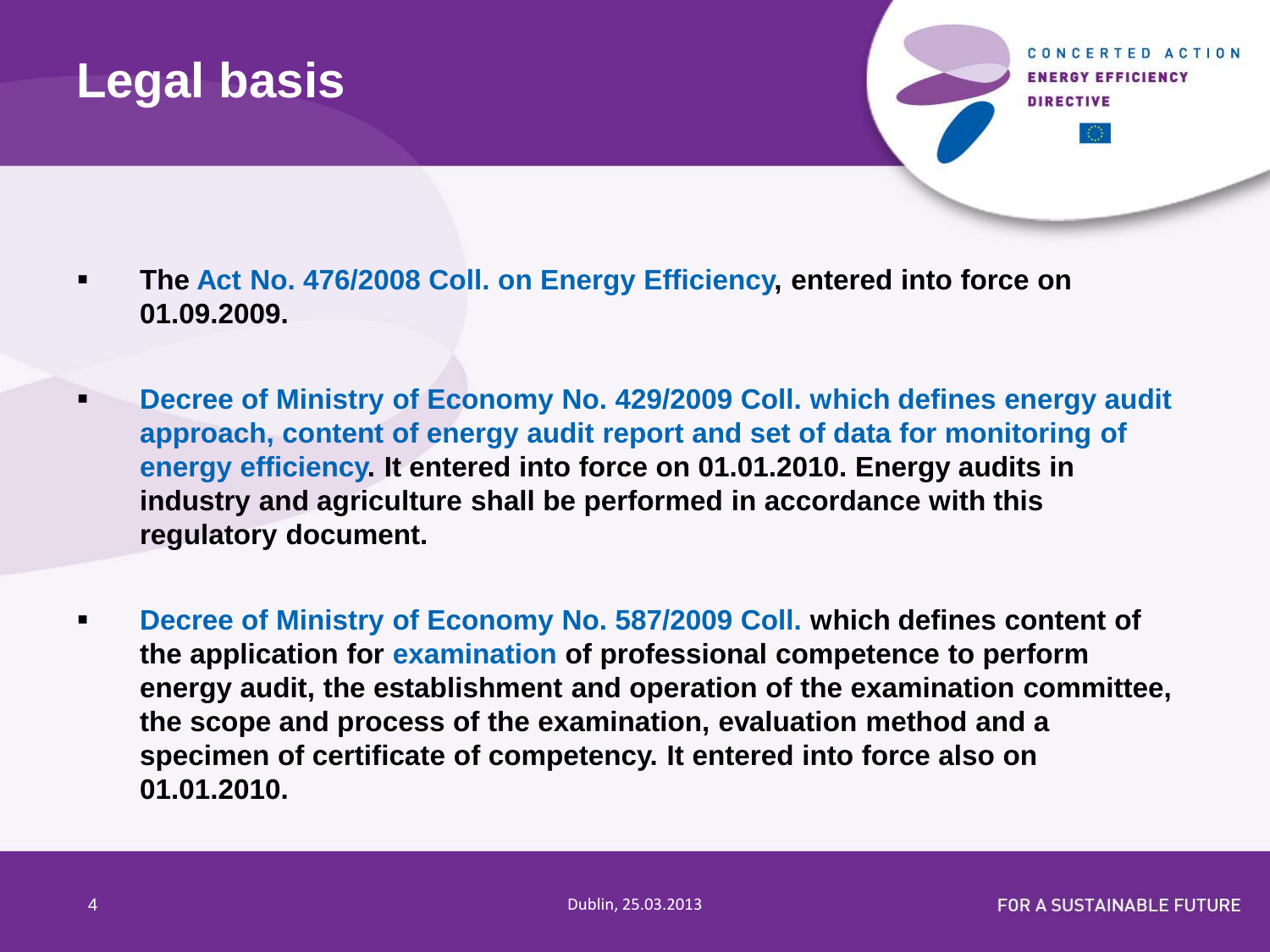

CONCERTED ACTION **ENERGY EFFICIENCY DIRECTIVE** 

- **Performed by SIEA (Slovak Innovation and Energy Agency), finished by the test (examination) according to Decree of Ministry of Economy No. 587/2009 Coll.**
- **The test shall demonstrate knowledge of the legislation governing energy audits (Act on Energy Efficiency and executive decrees to it) and expertise in the field of energy efficiency (e.g. technical knowledge on energy balances, energy use, energy production, distribution, consumption and energy prices, energy saving measures. economic evaluation etc.)**
- **Every three years re-training undertaken by SIEA.**
- **For the first time energy auditor shall attend re-training three years from the date of entry into the list of energy auditors. There is applied also feedback to energy auditors.**
- **Register of energy auditors is published at the website of the Ministry of Economy.**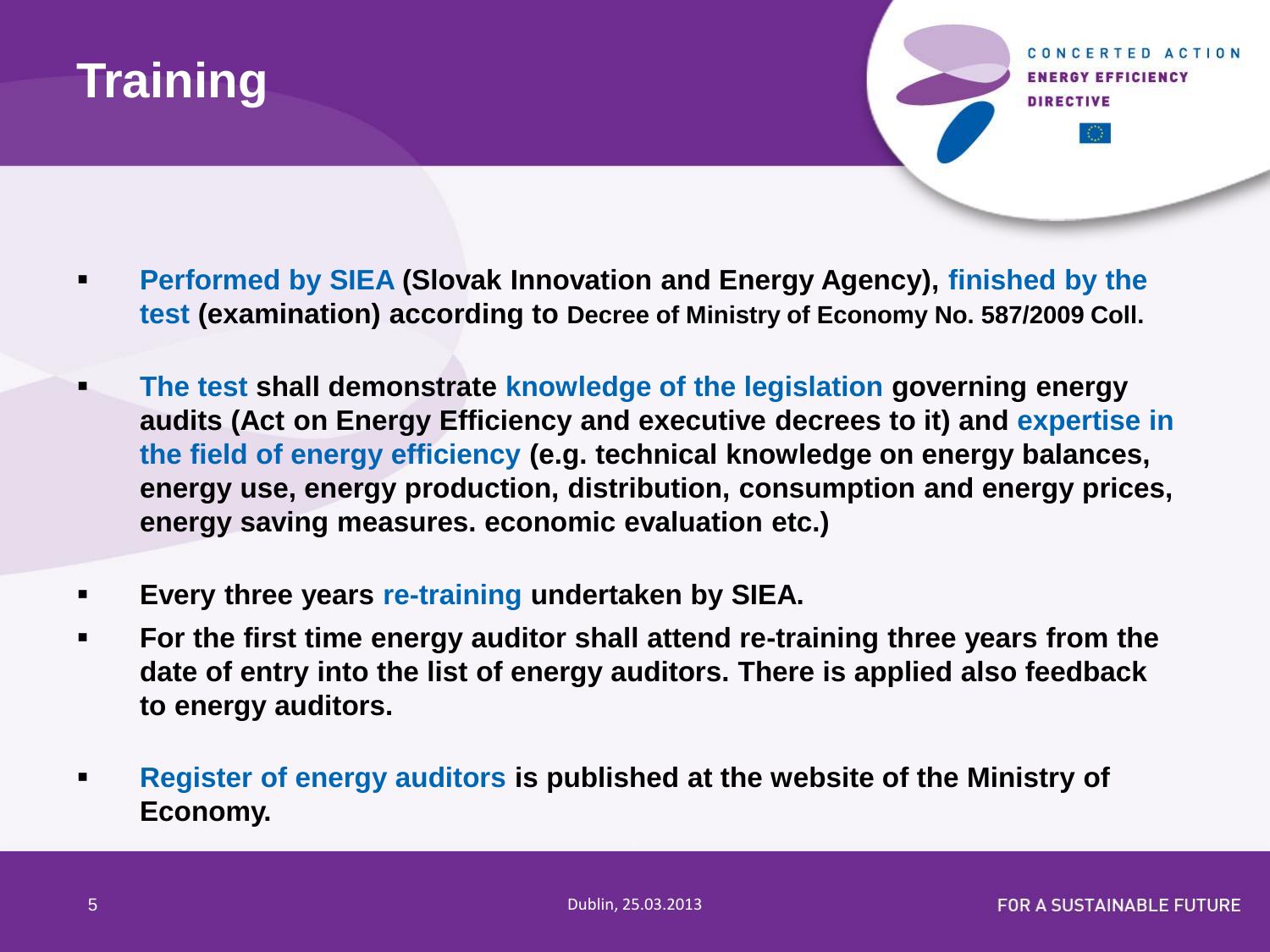## **Reporting and quality assurance**

CONCERTED ACTION **ENERGY EFFICIENCY DIRECTIVE** 

**Reporting template for monitoring of energy audits is written in** 

**Decree of Ministry of Economy No. 429/2009 Coll. which defines energy audit approach, content of energy audit report and set of data for monitoring of energy efficiency.**

- **Every energy auditor should send the filled report from energy audits performed during previous year to the Ministry of Economy or operator of the monitoring system of energy efficiency (SIEA) at the very latest 30. of April of present year**
- **System of checks is under preparation, also sanctions will be applied by Slovak Energy Inspection as surveillance authority over the requirements set by Act No. 476/2008 Coll. on Energy Efficiency.**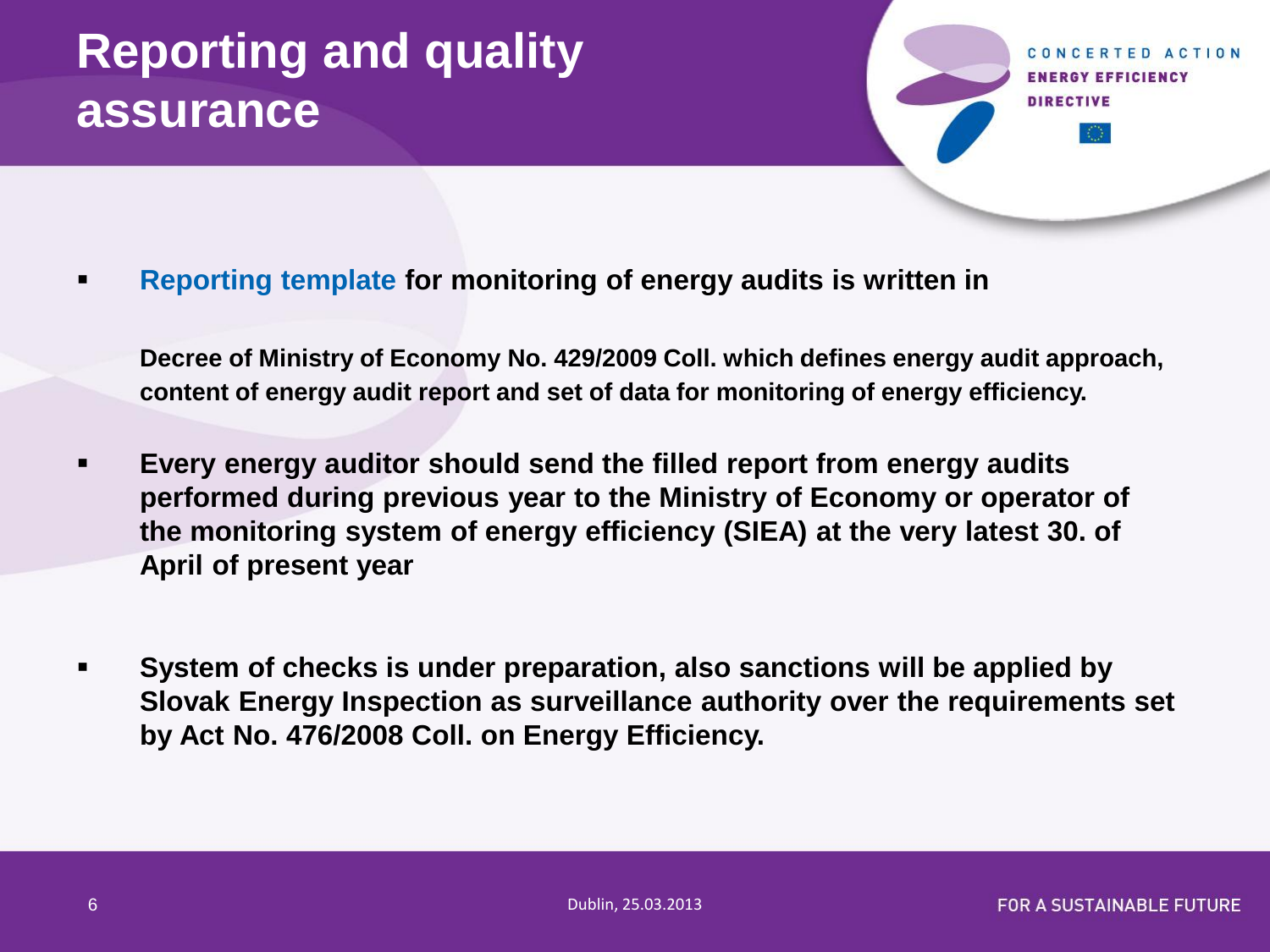#### **Preliminary results + next steps**

*EFFICIENCY* 

- **Received 22 energy audit reports from 2011 (+ energy audits done within Structural Funds projects)**
- **Some of them must improve the quality**
- **Assessed is only the content of the EA report not the really implemented energy saving measures and their real impact**
- **Need to change the scope in agriculture (not include engine fuels into the energy balance)**
- **Support scheme is evaluated; scope could be extended also to SMEs**